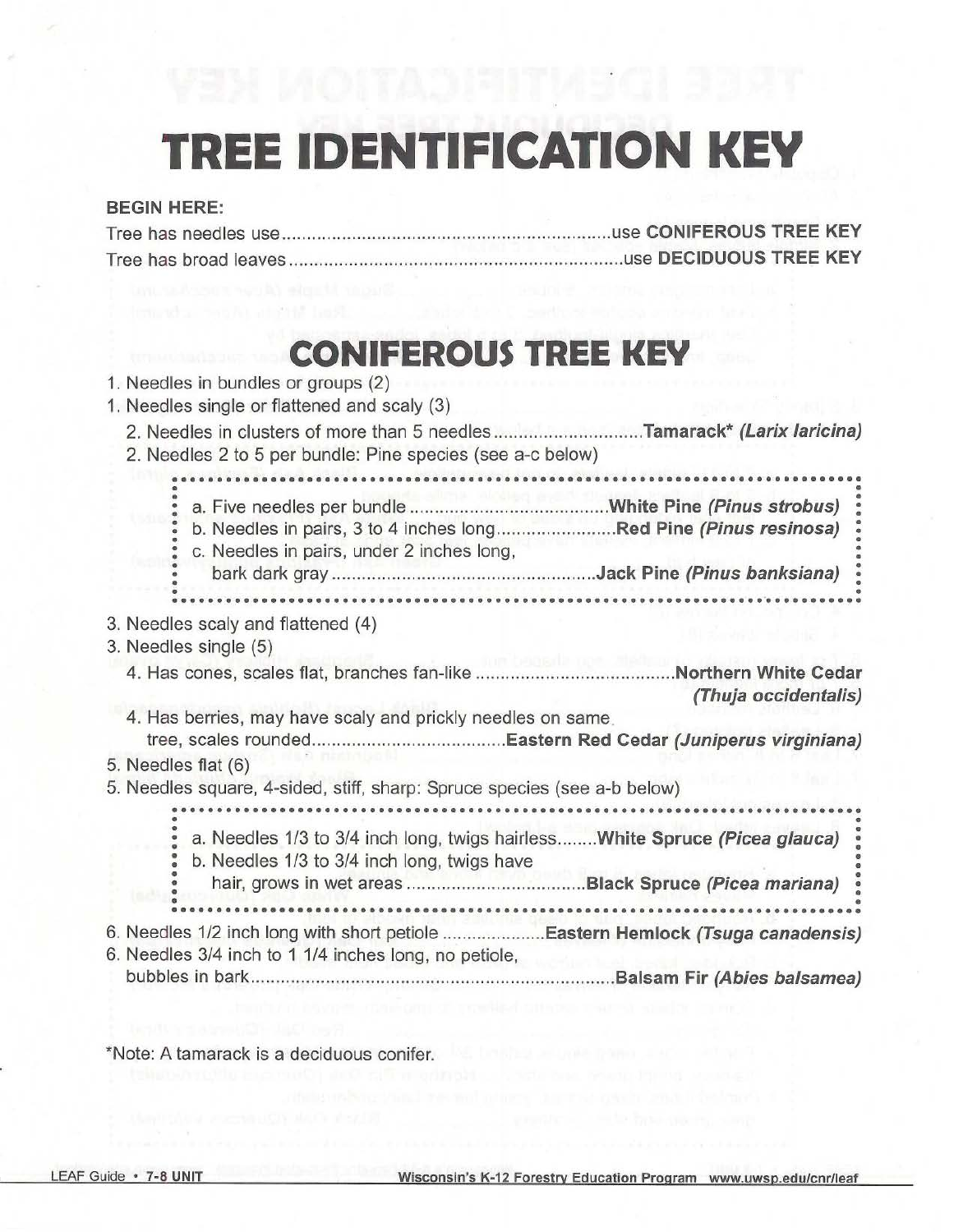# **TREE IDENTIFICATION KEY DECIDUOUS TREE KEY**

| 1. Opposite branching (2)<br>1. Alternate branching (4)                                                                                                                                                                                                                                                                                                                                                                                                                                                                                                                           |  |
|-----------------------------------------------------------------------------------------------------------------------------------------------------------------------------------------------------------------------------------------------------------------------------------------------------------------------------------------------------------------------------------------------------------------------------------------------------------------------------------------------------------------------------------------------------------------------------------|--|
| 2. Compound leaves (3)<br>2. Simple leaves: Maple species (see a-c below)                                                                                                                                                                                                                                                                                                                                                                                                                                                                                                         |  |
| a. Leaf margins smooth, 5 lobes Sugar Maple (Acer saccharum)<br>b. Leaf margins double-toothed, 3 to 5 lobesRed Maple (Acer rubrum)<br>c. Leaf margins single-toothed, 3 to 5 lobes, lobes separated by<br>deep, angular openings Silver Maple (Acer saccharinum)<br>*******************************                                                                                                                                                                                                                                                                              |  |
| 3. 5 to 11 leaflets: Ash species (see a-c below)                                                                                                                                                                                                                                                                                                                                                                                                                                                                                                                                  |  |
| a. 9 to 11 leaflets, leaflets do not have petiole Black Ash (Fraxinus nigra)<br>b. 5 to 9 leaflets, leaflets have petiole, smile-shaped<br>leaf scar extending up sides of new bud White Ash (Fraxinus americana)<br>c. 7 to 9 leaflets, leaflets have petiole, leaf scar ends at base                                                                                                                                                                                                                                                                                            |  |
| 4. Compound leaves (5)<br>4. Simple leaves (8)                                                                                                                                                                                                                                                                                                                                                                                                                                                                                                                                    |  |
| 5. 7 or fewer (usually 5) leaflets, egg-shaped nut Shagbark Hickory (Carya ovata)<br>5. 7 or more leaflets (6)                                                                                                                                                                                                                                                                                                                                                                                                                                                                    |  |
| 6. Leaflets pointed (7)                                                                                                                                                                                                                                                                                                                                                                                                                                                                                                                                                           |  |
| 8. Leaves not lobed (9)                                                                                                                                                                                                                                                                                                                                                                                                                                                                                                                                                           |  |
| 8. Leaves lobed: Oak species (see a-f below)                                                                                                                                                                                                                                                                                                                                                                                                                                                                                                                                      |  |
| a. Rounded lobes, 5 to 9 deep even lobes and sinuses,<br>.White Oak (Quercus alba)<br>b. Rounded lobes, pair of deep sinuses near middle of leaf,<br>c. Rounded lobes, leaf narrow at base and broad near middle,<br>hairy underside of leaves Swamp White Oak (Quercus bicolor)<br>d. Pointed lobes, sinues extend halfway to mid-vein, leaves hairless,<br>e. Pointed lobes, deep sinues extend 3/4 of the way to mid-vein, leaves<br>hairless, bright green and shinyNorthern Pin Oak (Quercus ellipsoidalis)<br>f. Pointed lobes, deep sinues, young leaves hairy underneath, |  |
|                                                                                                                                                                                                                                                                                                                                                                                                                                                                                                                                                                                   |  |

LEAF Guide • 7-8 UNIT Wisconsin's K-12 Forestry Education Program \_www.uwsp.edu/cnr/leaf